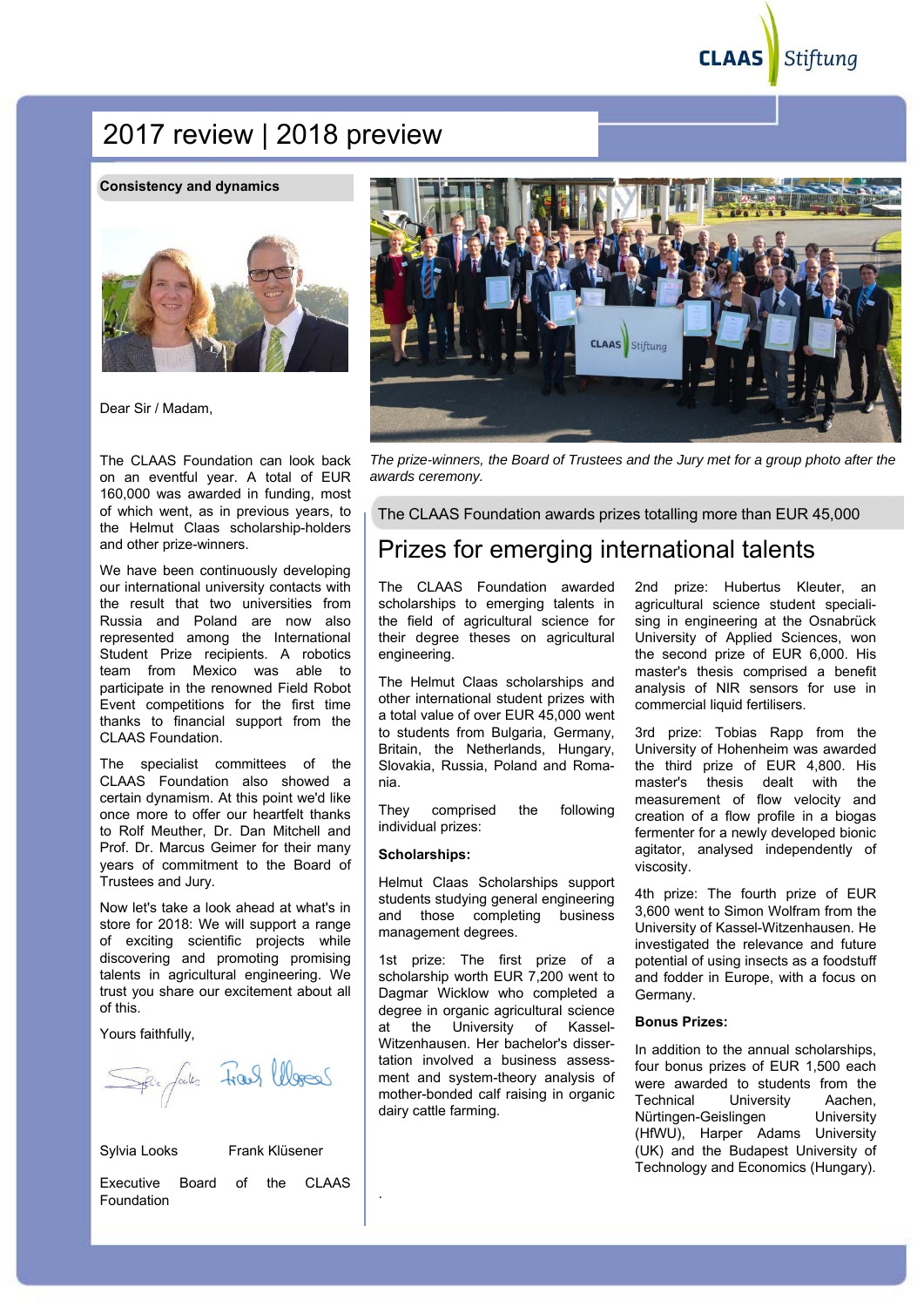

*During the evening event before the prize-giving ceremony, the prize-winners presented their work on projector screens.*

#### **International Student Prizes**

Two universities were represented for the first time at the International Student Prizes: Kuban State Agrarian University (Russia) and Poznan University (Poland). As in previous years, students from the following universities also won prizes: Banat University of Agricultural Sciences and Veterinary Medicine Timisoara (Romania), Budapest University of Technology and Economics (Hungary), Wageningen University (Netherlands), Slovak University of Agriculture in Nitra and the Angel Kanchev University of Ruse (Bulgaria). The total value of the students' prizes was EUR 4,500 per university.

#### Field Robot Event in Britain

### The CLAAS Foundation supports three robotics teams

Last year the Harper Adams University (UK) organised its first annual Field Robot Event (FRE).

The start line saw teams from 14 countries, including Britain, the Netherlands, Slovenia, Finland and Mexico. Mexico joined for the first time and was supported by the CLAAS Foundation, as was the team from the University of Hohenheim, which won second place. The team from the Karlsruhe Institute of Technology won first place and the team from the University of Heilbronn came third.

Among the young scientists, the Student Research Centre (SFZ) of Überlingen, also supported by the CLAAS Foundation, won an impressive second place in the 'high school pupils' category.

*Teams from Hohenheim (above) and Mexico lined up at the start of the Field Robot Event 2017.*